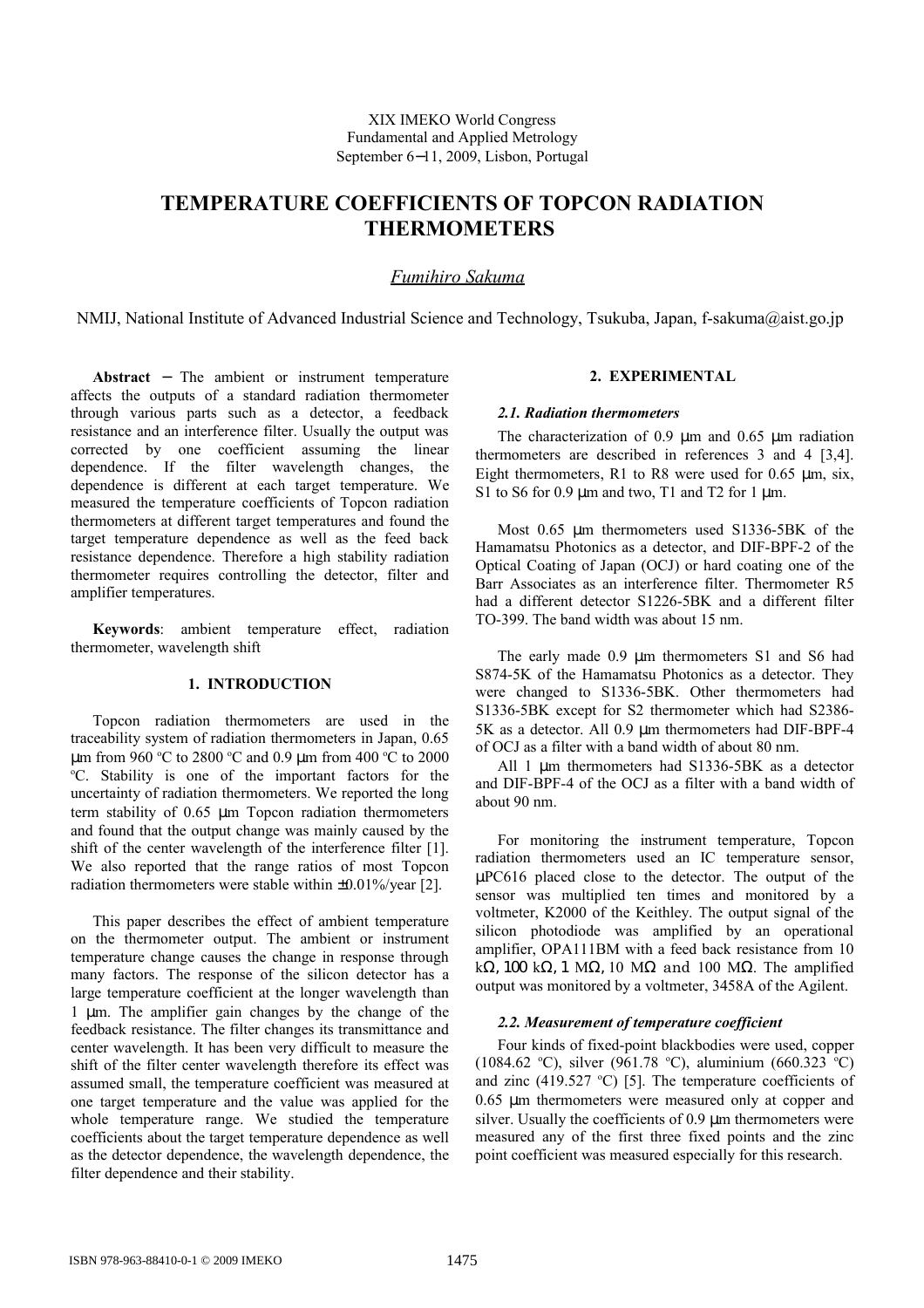In measuring the temperature coefficient, the laboratory temperature had been set at 21 °C from the previous evening. Next morning two freezing curves of the fixed point were measured. Then the laboratory temperature was increased to 25 °C. After waiting for three hours two freezing curves were measured again.

## **3. MEASURED RESULTS**

#### *3.1. Filter wavelength 0.65* µ*m*

Fig. 1 shows an example of the temperature coefficient measurement of the 0.65 µm radiation thermometer R1. The laboratory temperature was 21 °C and 25 °C and the instrument temperature was about 22.4 °C and 27 °C, respectively. The output signal of the thermometer decreased from 44.58 mV to 44.53 mV. From the slope of the linear fitting, the temperature coefficient of the thermometer was obtained as -0.027 %/°C.

Fig. 2 shows temperature coefficients of eight  $0.65 \mu m$ radiation thermometers from 1994 to 2008. In the legend after R*n* (*n*=1 to 8), A denotes that the detector is S2386- 5BK and B denotes that the filter is a hard coating type of the Barr Associates, respectively.

*R1*: The temperature coefficient of R1 using a Barr filter was measured six times from 2000 and the average and the standard deviation were  $-0.027$  %/°C and 0.004 %/°C, respectively.

*R2*: The temperature coefficient of R2 using an OCJ filter was measured four times from 1999 and the average and the standard deviation were +0.015 %/°C and 0.002 %/ °C, respectively. The filter of R2 was changed to a Barr filter in early 2006. The temperature coefficient was -0.02 %/°C in 2006 and 2008.

*R3*: The temperature coefficient of R3 using an OCJ filter was +0.016 %/°C in 2000 and +0.018 %/°C in 2001 then it increased to +0.042 %/ $^{\circ}$ C in 2003 and +0.088 %/ $^{\circ}$ C in 2005. This change corresponded to the filter center wavelength shift to longer wavelength, 0.5 nm from 2001 to 2003 and 4 nm from 2003 to 2005 [1]. The filter of R3 was changed to a Barr filter in early 2006. The temperature coefficient became negative, -0.01 %/°C in 2006 and 2008.

*R4*: The temperature coefficient of R4 using a Topcon filter was measured three times from 1994 and the average and the standard deviation were -0.045 %/°C and 0.001 %/ °C, respectively.

*R5*: The temperature coefficient of R5 using a Barr filter was -0.08 %/°C in 1999 and after changing the detector and the amplifier, it was  $-0.02\%$  /°C.

*R6*: The temperature coefficient of R6 using an OCJ filter was  $+0.01\%$  °C in 1994. After changing the filter to a Barr filter, it became -0.02 %/°C in 1998 and 2008.

*R7, R8*: The temperature coefficients of R7 and R8 using OCJ filters, were +0.02 %/°C.



Fig. 1. Instrument temperature dependence of the output signal of the 0.65 µm radiation thermometer R1 at the copper point.



Fig. 2. Temperature coefficients of 0.65 µm radiation thermometers. B in the legend box means a Barr filter.

## *3.2. Filter wavelength 0.9* µ*m*

#### *Temperature coefficient stability*

Fig. 3 shows temperature coefficients of six  $0.9 \mu m$ radiation thermometers from 1983 to 2008 AD.

*S1*: The temperature coefficient of S1 with an S874-5K detector and a 0.88 µm filter was +0.23 %/°C. The detector and filter were changed and the coefficient became +0.02 %/ °C and was stable from 1994 to 2008.

*S2*: The temperature coefficient of S2 with an S2386 detector was measured seven times from 1999 and the average and the standard deviation were +0.016 %/°C and 0.004 %/°C, respectively.

*S3*: The temperature coefficient of S3 with an S1336- 5BK detector was measured five times from 1999 and the average and the standard deviation were +0.029 %/°C and 0.006 %/°C, respectively.

*S4*: The temperature coefficient of S4 with an S1336- 5BK detector was +0.025 %/°C.

*S5*: The temperature coefficient of S5 with an S1336- 5BK detector was +0.01 %/°C in 1999 and in 2006.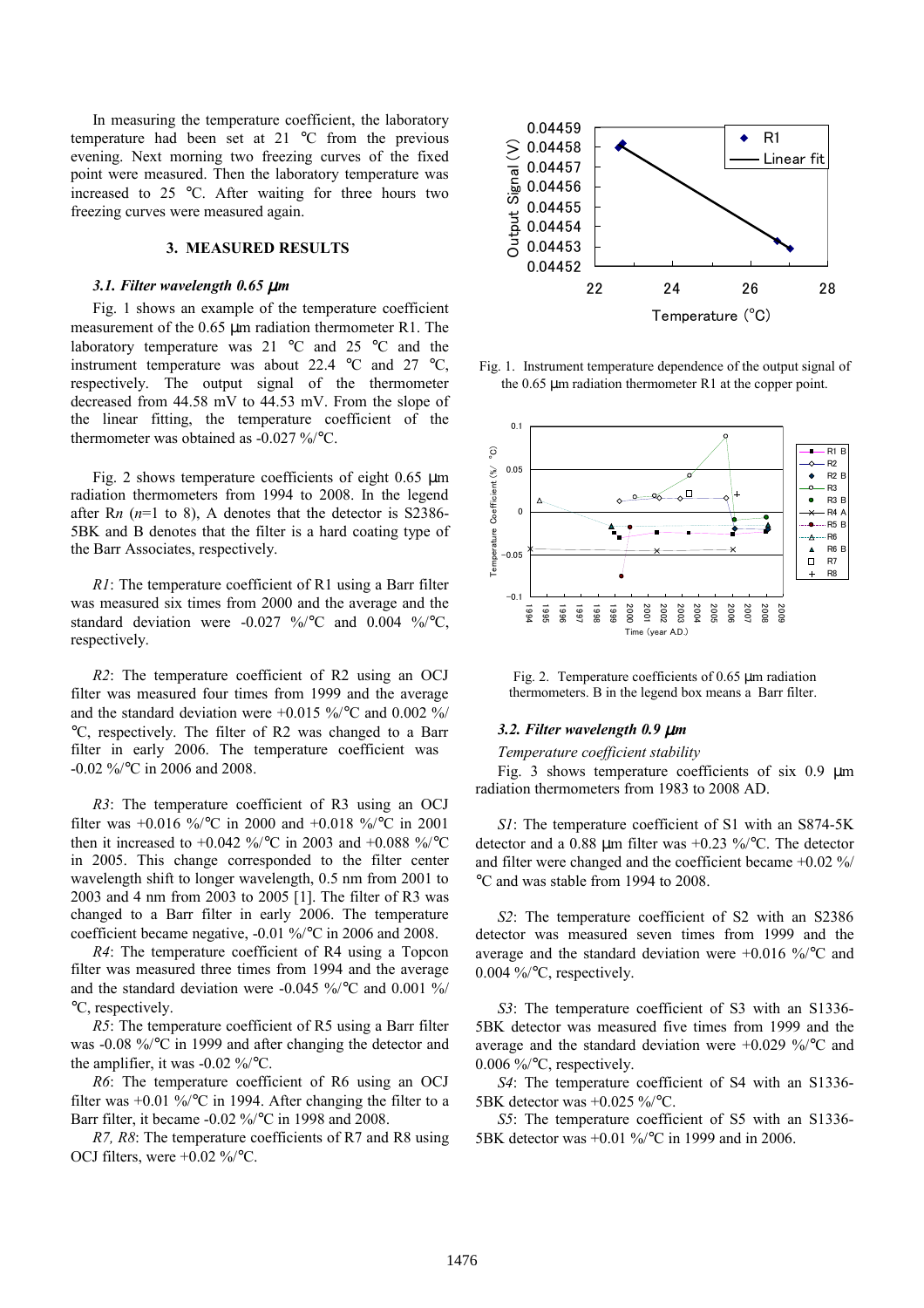

Fig. 3. Temperature coefficients of 0.9 µm radiation thermometers

*S6*: The temperature coefficient of S6 with an S874-5K detector was  $+0.11 \frac{\frac{9}{6}}{^{\circ}}C$ . After changing the detector to S1336-5BK the coefficient became smaller, 0.014 %/°C in 1989 and 0.03 %/°C in 2004.

## *Dependence on target temperature*

Fig. 4 shows the target temperature dependence of the temperature coefficient of S1 at the four fixed points. Gain 10 was used at the Zn and Al points, gain 1 at the Ag point, and gain 0.1 at the Cu point. The solid line shows the temperature coefficient when the center wavelength shifts 0.026 nm/°C to longer wavelength. This was calculated by the following equation

$$
\frac{dV}{V} = (-5 + \frac{c_2}{\lambda T}) \cdot \frac{d\lambda}{\lambda},\tag{1}
$$

derived from the Wien's equation. Here *dV* is the change of the output *V*,  $c_2$  is the second radiation constant,  $\lambda$  is the center wavelength,  $d\lambda$  is the wavelength shift and *T* is the target temperature. The error bar shows the standard deviation of the coefficient calculated from the four measured data as in Fig. 1. The standard deviation at 420 °C was large because the 0.9 µm thermometer output was small. At other points the error bars were too small to see.

Fig. 5 shows the target temperature dependence of the temperature coefficient of S2 at the four fixed points. Different gains were used at the Al, Ag and Cu points to study the gain dependence of the coefficient. The solid line shows the temperature coefficient when the center wavelength shifts 0.026 nm/°C to longer wavelength.

The target temperature dependence of the temperature coefficients of five 0.9 µm radiation thermometers were measured at the four fixed points. Most data were measured at the Ag and Cu points. Most measured coefficients are matched as the center wavelength shifts to longer wavelength between 0.015 nm/°C and 0.035 nm/°C.



Fig. 4 Target temperature dependence of the temperature coefficient of S1 at the four fixed points. Different gains 10 to 0.1 were used. The line shows the effect of wavelength shift by 0.026  $nm/°C$ .



Fig. 5 Target temperature dependence of temperature coefficient of S2 at the four fixed points. Different gains 10 to 0.01 were used. The line shows the effect of wavelength shift by  $0.015$  nm/ $°C$ .

#### *3.3. Filter wavelength 1* µ*m*

The temperature coefficients of two 1  $\mu$ m radiation thermometers were measured. Figure 6 shows the temperature coefficient of T1 at the four fixed points. The coefficient was much larger than 0.9 µm and was from +0.33 %/ $\degree$ C to +0.41 %/ $\degree$ C. The standard deviation at the Zn point was much smaller than that of 0.9 µm. The measured data can be explained by the sum of two effects. One is a center wavelength shift of the filter by 0.065 nm/°C to longer wavelength side (dashed line) and the other is a constant shift of 0.28 %/°C due to the detector (dotted line). The sum is shown by a solid line.

The temperature coefficient of T2 was from  $+0.23 \frac{\%}{\degree}C$ to  $+0.30 \frac{\%}{\degree}C$ . Figure 7 shows the target temperature dependence of the temperature coefficient of T2 at four fixed points. The standard deviation was about 0.002 %/°C so the deviation cannot be seen in the figure. The solid line and dotted line show the effect of wavelength shift by 0.057 nm/°C and constant offset 0.182 %/°C, respectively and the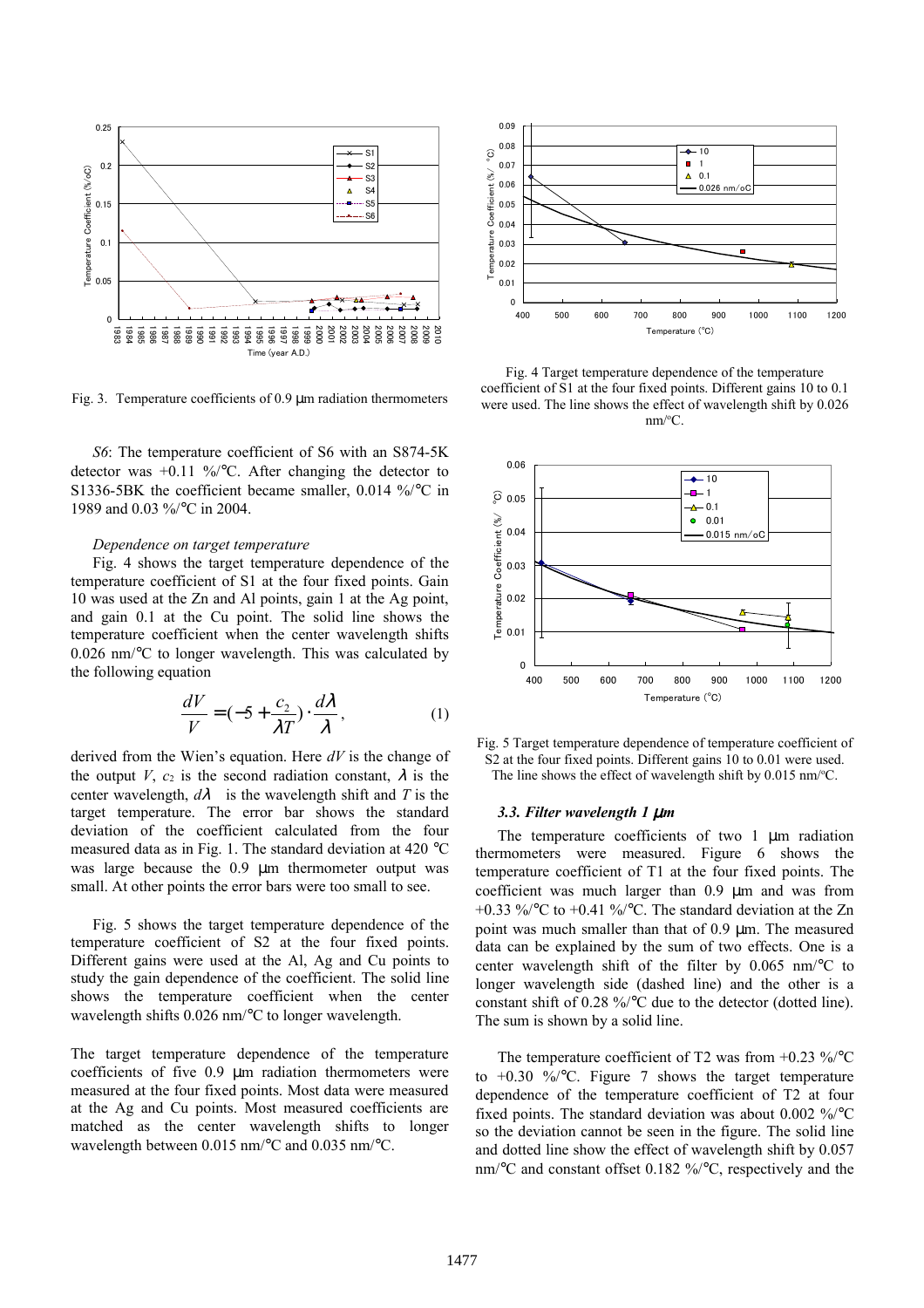

Fig. 6 Target temperature dependence of temperature coefficient of T1 at the four fixed points (diamond). The dashed line and dotted line show the effect of wavelength shift by  $0.065$  nm/ $\degree$ C and constant offset  $0.28 \frac{\%}{\degree}C$ , respectively and the thick solid line shows the sum of the two. A square shows the simulation result based on the spectral responsivity and detector temperature coefficient.



Fig. 7 Target temperature dependence of temperature coefficient of T2 at the four fixed points. Diamonds and triangles show data of different date. The solid line and dashed line show the effect of wavelength shift by 0.057 nm/°C and constant offset of 0.18 %/°C, respectively and the dotted line shows the sum of the two. A square shows a simulation result based on the spectral responsivity and detector temperature coefficient.

solid line shows the sum of the two. The tendency is the same as T1 but the coefficient was a little less.

#### **4. DISCUSSION**

The detector, the filter and the amplifier contributed the temperature coefficient of radiation thermometers.

#### *4.1. Detector dependence*

In case of Topcon radiation thermometers four kinds of detectors were used. They were S874-5K, S1226-5BK, S2386-5K and S1336-5BK. Old S874 and S1226 had small temperature dependence at 0.65 µm and large temperature dependence of 0.3 %/ $\degree$ C at 0.9 µm and 0.7 %/ $\degree$ C at 1 µm. S2386 and S1336 had no temperature dependence from 0.6  $\mu$ m to 0.9  $\mu$ m and about 0.1 %/°C at 1  $\mu$ m and increased rapidly in longer wavelength [6]. The main factor of the temperature coefficients of 1 µm thermometers is the detector.

In Fig. 3 all six 0.9 µm thermometers used OCJ filters. In 1983 the detectors of S1 and S6 were S874 and had large temperature coefficients. After changing the detectors to S2386 or S1336 the temperature coefficients were about  $+0.02\%$ /°C.

#### *Simulation of 1* µ*m thermometer*

The output *V* of a radiation thermometer with a relative spectral responsivity  $R(\lambda)$  measuring a blackbody of temperature *T* is calculated as follows

$$
V(T) = a \int R(\lambda)L(\lambda,T)d\lambda.
$$
 (2)

Here *a* is a constant and *L* is the Planck's function at the wavelength  $\lambda$ . Using the temperature coefficient  $\alpha$  at  $\lambda$ , the instrument temperature  $t_a$  dependence of the output is shown as follows.

$$
\alpha(\lambda) = \frac{1}{R(\lambda)} \frac{dR(\lambda)}{dt_a},\tag{3}
$$

$$
\frac{dV}{dt_a} = a \int \alpha(\lambda) R(\lambda) L(\lambda, T) d\lambda \tag{4}
$$

The measured spectral responsivity data of T1 and S2 are shown in Fig. 8 as a thick solid line and a dotted line, respectively. The temperature coefficient shown as a thin solid line started to increase from 940 nm. The responsivity of S2 was influenced negligibly in this case.

The integrands of eq. (2) at the copper point and zinc point are shown in Fig. 9 as a thick solid line and a dotted line, respectively. Because of the characteristics of the



Fig . 8 Spectral responsivity of T1 (thick solid line) and S2 (dotted line). Temperature coefficient of S1336 (thin solid line) [5].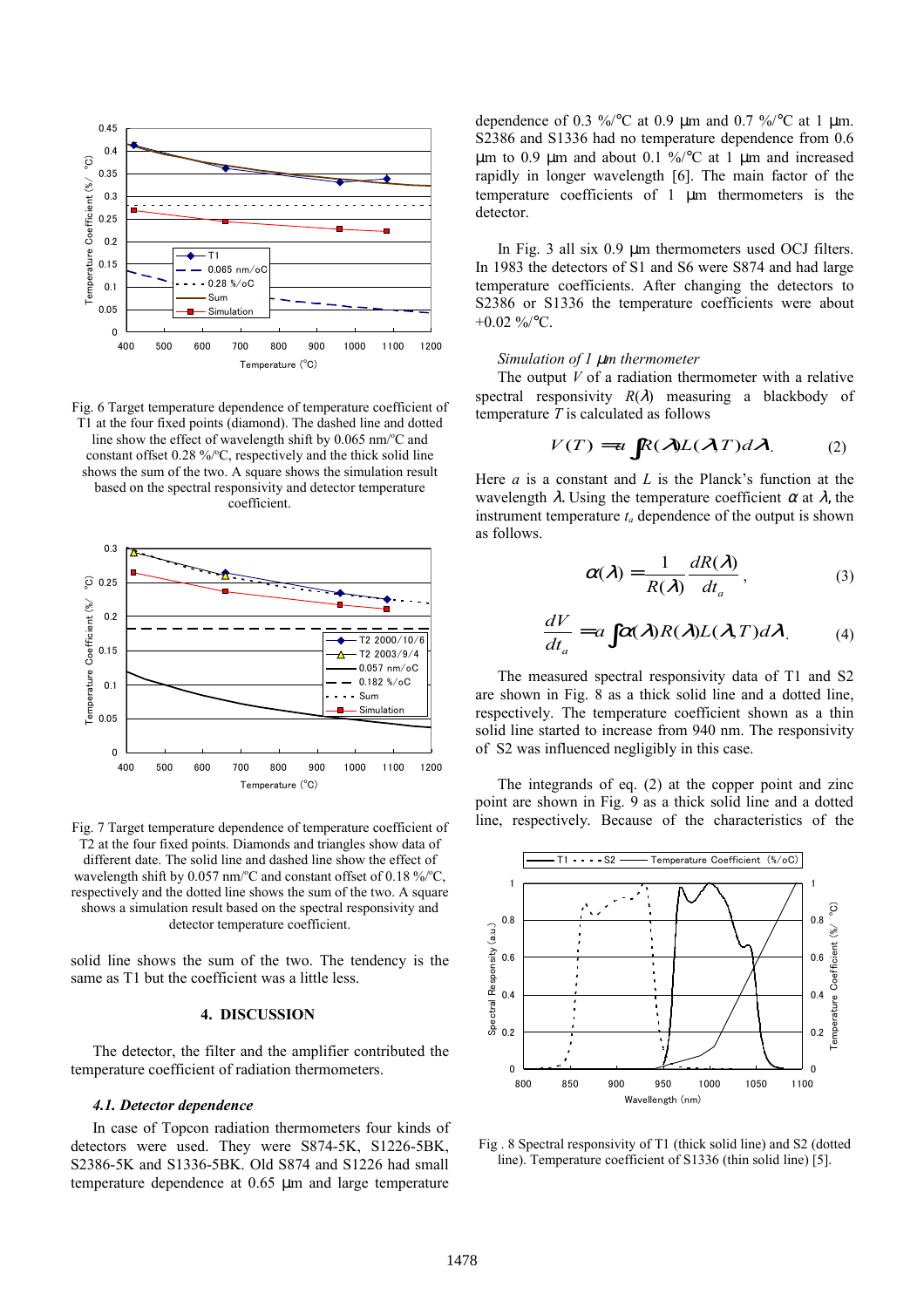

Fig. 9 Spectral responsivity of T1 (thin solid line) and normalized integrands at the copper point (thick solid line) and the zinc point (dotted line).

Planck's equation, the weight of the integrand shifts to the longer wavelength as the temperature decreases.

The simulated temperature coefficients of T1 and T2 are shown as squares in Figs. 6 and 7. The simulated coefficients were similar in tendency to and less than the measured ones, about 70 % for T1 and 90 % for T2, respectively. The target temperature dependences of the simulation were also smaller than the measured data. The difference might come from the detector temperature coefficient data because only typical values were shown in the manufacturer's data sheet.

#### *4.2. Filter dependence*

 $0.65 \mu m$ : In Fig.2 the temperature coefficients of  $0.65$ µm thermometers with Barr filters were negative and about -0.02%/°C while those with OCJ filters were positive and about  $+0.02\%$  °C. When the filter was changed from the OCJ to the Barr for R2, R3 and R6, the coefficient changed from positive to negative. This fact clearly shows that the filter contributes the temperature coefficients. The difference of the temperature coefficients between the Barr filters and the OCJ filters was about 0.04 %/°C which corresponded to 0.02 nm/°C at the copper point. This value is the same order of the temperature coefficients of interference filters in a manufacturer's catalogue [7].

 $0.9 \ \mu m$ : In Figs. 4 and 5 the temperature coefficients of 0.9 µm thermometers S1 and S2 had clear target temperature dependence. The temperature coefficient increased as the target temperature decreased. This dependence is very well explained by the center wavelength shift of 0.026 nm/°C for S1 and 0.015 nm/°C for S2 to the longer wavelength shown as a solid line in the Figs. 4 and 5. If the main contributions of the temperature coefficients of five 0.9 µm thermometers were filter center wavelength shift, the shifts were from 0.015 nm/°C to 0.035 nm/°C.

*1* µ*m*: The temperature coefficients of 1 µm thermometers T1 and T2 increased as the target temperature decreased. The amount of increase was estimated as 0.065 nm/°C for T1 and 0.057 nm/°C for T2 in shift of the center wavelength with a offset of 0.28 %/°C for T1 and 0.182 %/ °C for T2. The main wavelength shift and offset comes from the detector. More detailed knowledge is necessary to discuss the filter change of 1 µm thermometers.

## *4.3. Thermometer S2 gain dependence*

The target temperature dependence of the temperature coefficient of S2 was about 0.015 nm/°C. However the coefficient at the Cu point was higher by 0.005 %/°C. S3 had similar dependence. We checked the gain dependence of the coefficients in Fig. 4 and found that gain dependence exists and that the dependence was less than 0.005 %/°C

## *4.4. Stability*

Figs. 2 and 3 show the stability of temperature coefficients. Unless the detector, filter and amplifier were changed, the temperature coefficients were usually stable for years; nine years for R1, seven years for R2, twelve years for R4, nine years for R6, twelve years for S1, six years for S2, nine years for S3 and seven years for S5. Therefore the coefficients are usually stable in time. When the filter center wavelength shifted in time as R3, the coefficient also changed.

## *4.5. Correction error*

Usually the measured temperature coefficient was assumed to be a constant and independent of the target temperature. If the coefficient was mainly contributed from the shift of the filter center wavelength, the coefficient had the target temperature dependence. Here we consider the error in the mistreatment of the instrument temperature correction for 0.65 µm and 0.9 µm thermometers.

 $0.65 \mu m$ : The solid line in Fig. 10 shows the relative output change *dV*/*V* of a 0.65 µm radiation thermometer due to the center wavelength shift of 0.02 nm. The output change was 0.007 % at 2700  $\degree$ C and 0.035 % at the copper point. If the temperature coefficient is corrected with the value at the copper point, 0.035 %, the error in the correction *dt* is calculated by the following equation,

$$
dt = (0.035\% - \frac{dV}{V}) \cdot \frac{\lambda T^2}{c_2}.
$$
 (5)

The error is shown as a dotted line in Fig. 6 and is about 0.11 °C at 2700 °C.

0.9  $\mu$ m: If the relative output change  $dV/V$  of a 0.9  $\mu$ m radiation thermometer was due to the center wavelength shift of 0.03 nm, the output change was 0.007 % at 2000  $\degree$ C, 0.022 % at the copper point and 0.062% at 400  $\degree$ C as shown in Fig. 11. The temperature error in correcting with 0.022 % is +0.05 °C at 2000 °C and -0.01 °C at 400 °C.